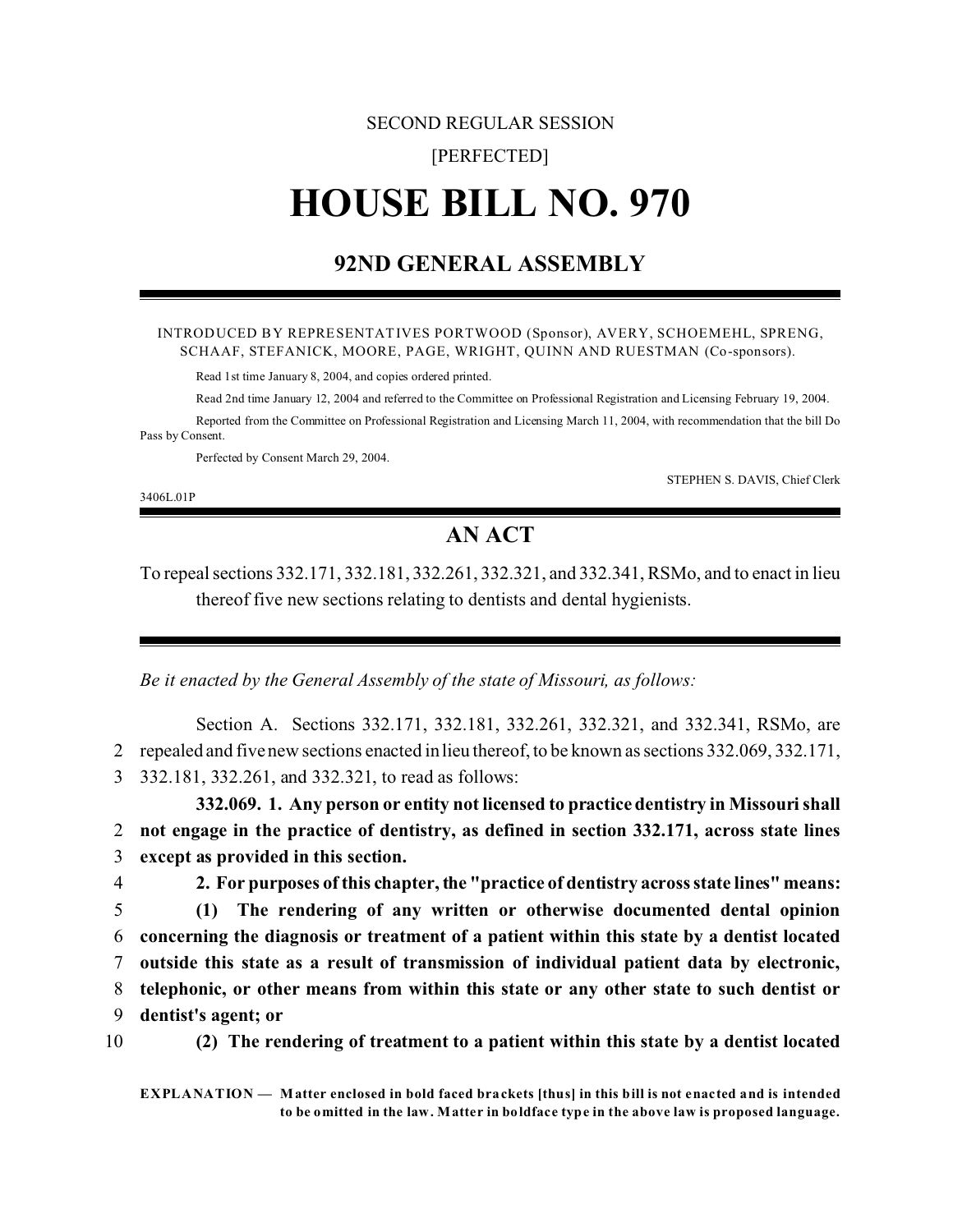**outside this state as a result of transmission of individual patient data by electronic,**

 **telephonic, or other means from within this state or any other state to such dentist or dentist's agent.**

 **3. A dentist located outside this state shall not be required to obtain a license in this state when:**

 **(1) A consultation is requested by a licensed dentist in this state who retains ultimate authority and responsibility for the diagnosis or treatment of a patient located within this state; and**

 **(2) The consultation request is not due to a contractual agreement to authorize or request consultations from a person or entity not licensed to practice dentistry in Missouri; or**

 **(3) Evaluating a patient or rendering an oral, written, or otherwise documented dental opinion when providing testimony or records for the purpose of any civil or criminal action before any judicial or administrative proceeding of this state or other forum in this state.**

332.171. 1. The board shall upon application **[**and without examination**]** issue a specialist's**[**certificate**] license** to any **[**registered and**]** currently licensed dentist in Missouri who has been certified in any specialty by an **[**American**] examining** board recognized by the American Dental Association**[**; but**].** Any such application shall be accompanied by the required **[**specialty**]** fee.

 2. Any **[**registered and**]** currently licensed dentist in Missouri who **has completed a dental specialty program accredited by the Council on Dental Accreditation but** is not eligible **[**to apply**] for specialty licensure** under subsection 1 **[**above**] of this section**, may apply to the board for **[**certification**] specialty licensure** in one of the **[**special areas approved**] specialty areas recognized** by the American Dental Association **[**for specialty practice**]**. Each such application shall be accompanied by the required **[**specialty**]** fee. The board shall establish by rule the minimum requirements for specialty **[**certification**] licensure** under this subsection. **The board shall issue a specialty license to an applicant under this subsection if the applicant meets the requirements of this subsection.**

 3. **[**An examination committee, appointed by the board, consisting of three dentists who have been certified by an American board approved by the American Dental Association as having met the standards set by that association for the specialty for which application is made, shall examine each applicant for a specialty at the time and place fixed by the board in a manner to thoroughly test his qualifications in the specialty applied for, and report to the board as to whether the applicant is qualified in the specialty.

4. In the event any applicant fails to pass the examination and is reported by the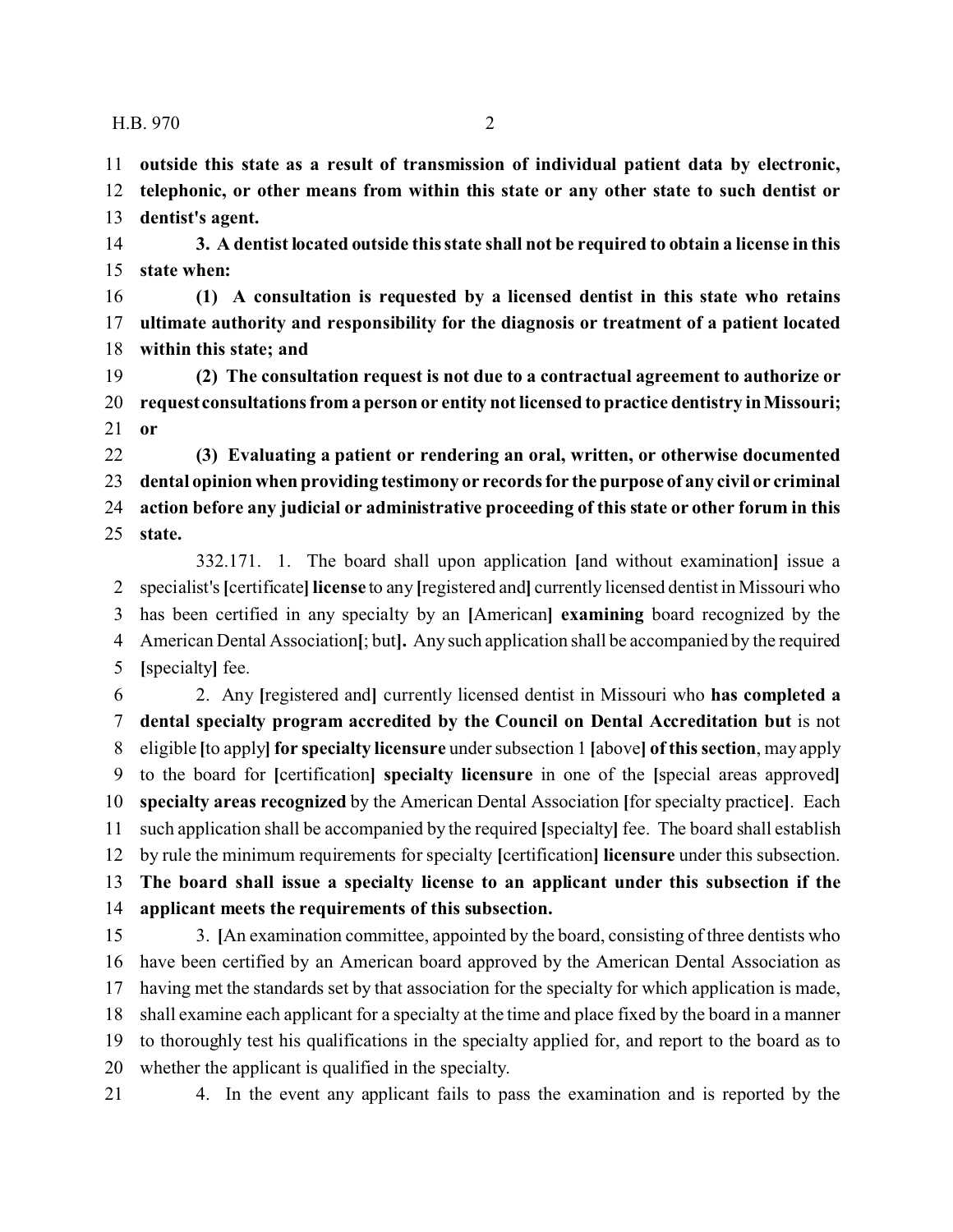examining committee as not qualified, he may upon application to the board be reexamined by the committee at such time and place as the board may specify, but any such applicant shall pay a reexamination fee equivalent to the specialty fee**] The board shall grant a license in one of the specialty areas recognized by the American Dental Association to a dentist who has been certified or licensed and is practicing in another state, province, or territory if the applicant meets the following requirements and the application is accompanied by the required fee:**

 **(1) The applicant currently holds a Missouri license to practice dentistry or obtains such license under sections 332.131 and 332.181, or under section 332.211;**

 **(2) The applicant meets the educational requirements for specialty licensure required of original applicants for specialty licensure in the state of Missouri as required in subsections 1 and 2 of this section;**

 **(3) The applicant meets such other minimum requirements for specialty licensure under this subsection as may be required by the board.**

 **4. The board may establish a committee for each American Dental Association recognized specialty applied for consisting of at least two dentists appointed by the board who hold valid Missouri specialty licenses in the recognized specialty and who are current diplomats of an American specialty board recognized by the American Dental Association. Each committee shall assist the board in evaluating an applicant for specialty licensure in the recognized specialty for which that committee was established and assume such other duties as established by rule of the board**.

 5. Each member of **[**each examining**] a specialty** committee appointed by the board as provided in this section shall receive as compensation an amount set by the board, not to exceed fifty dollars**[**,**]** for each day spent in the performance of his **or her** duties on the committee and each member shall be reimbursed for all actual and necessary expenses incurred in the performance of his **or her** duties.

 6. **[**The board shall issue to each applicant who has been recommended as qualified by the examining committee, as provided in subsection 3 of this section, a certificate of registration to practice dentistry in the specialty in which he has been so recommended.

 7. The board may also grant without examination a certificate of registration and a license in one of the specialty areas recognized by the American Dental Association to a dentist who has been so certified and/or licensed in another state, if the applicant meets the following requirements:

 (1) Applicant must either currently hold a Missouri license to practice dentistry or obtain one through the provisions of sections 332.131 and 332.181, or through the provisions of section 332.211;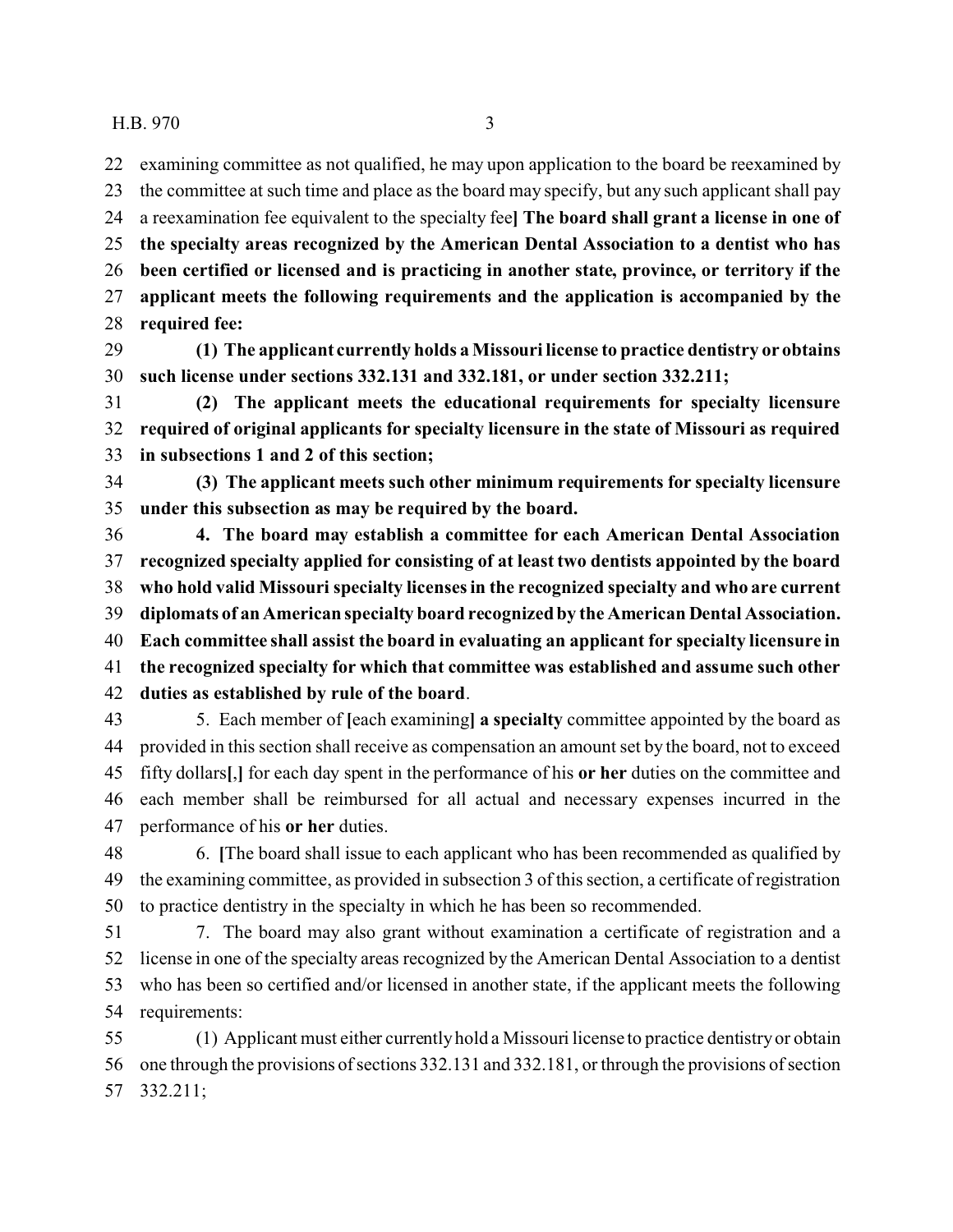(2) Applicant must have taken and passed an examination equivalent to that given in Missouri and have been granted a specialty license in another state. It is the obligation of the applicant to provide proper documentation which must include the content and grades received in each portion of the examination and be certified by the state which administered the examination. Determination as to whether an examination taken in another state is equivalent to that given in Missouri will be made by the current Missouri specialty examining committee in the appropriate specialty area;

 (3) Applicant must have met the same educational requirements for certification and licensure under this subsection as required of original applicants in the state of Missouri, as established by rule by the board.

 8. All such certificates shall be subject to revocation and suspension for the causes set forth in section 332.321 and each certificate holder shall renew his regular license as provided in section 332.181 and shall pay the regular renewal fee provided therefor and shall also renew his specialty license and shall pay a specialty renewal fee**] All specialty licenses shall be subject to discipline for cause as set forth in section 332.321, and each specialty license holder shall renew his or her specialty license or licenses as provided for in section 332.181 and shall pay the renewal fee provided therefore.**

 **7. The board shall issue to each applicant who has been recommended as qualified by the specialty committee, as provided in subsection 4 of this section, a license to practice dentistry in the specialty for which he or she has been so recommended**.

332.181. 1. No person shall engage in the practice of dentistry in Missouri without having first secured a license as provided for in this chapter.

 2. Any person desiring a license to practice dentistry in Missouri shall **pay the required fee and** make application to the board on a form prescribed by the board pursuant to section 332.141. An application for licensure shall be active for one year after the date it is received by the board. The application becomes void if not completed within such one-year period.

 3. All persons once licensed to practice dentistry in Missouri shall renew his or her license to practice dentistry in Missouri on or before the license renewal date and shall display his or her license for each current licensing period in the office in which he or she practices or offers to practice dentistry.

 4. Effective with the licensing period beginning on December 1, 2002, a license shall be renewed every two years. **[**The board shall not renew the license of any dentist unless the licensee provides satisfactory evidence that he or she has completed fifty hours of continuing education within a two-year period.**] To renew a license, each dentist shall submit satisfactory evidence of completion of fifty hours of continuing education during the two-year period immediately preceding the renewal period. Each dentist shall maintain**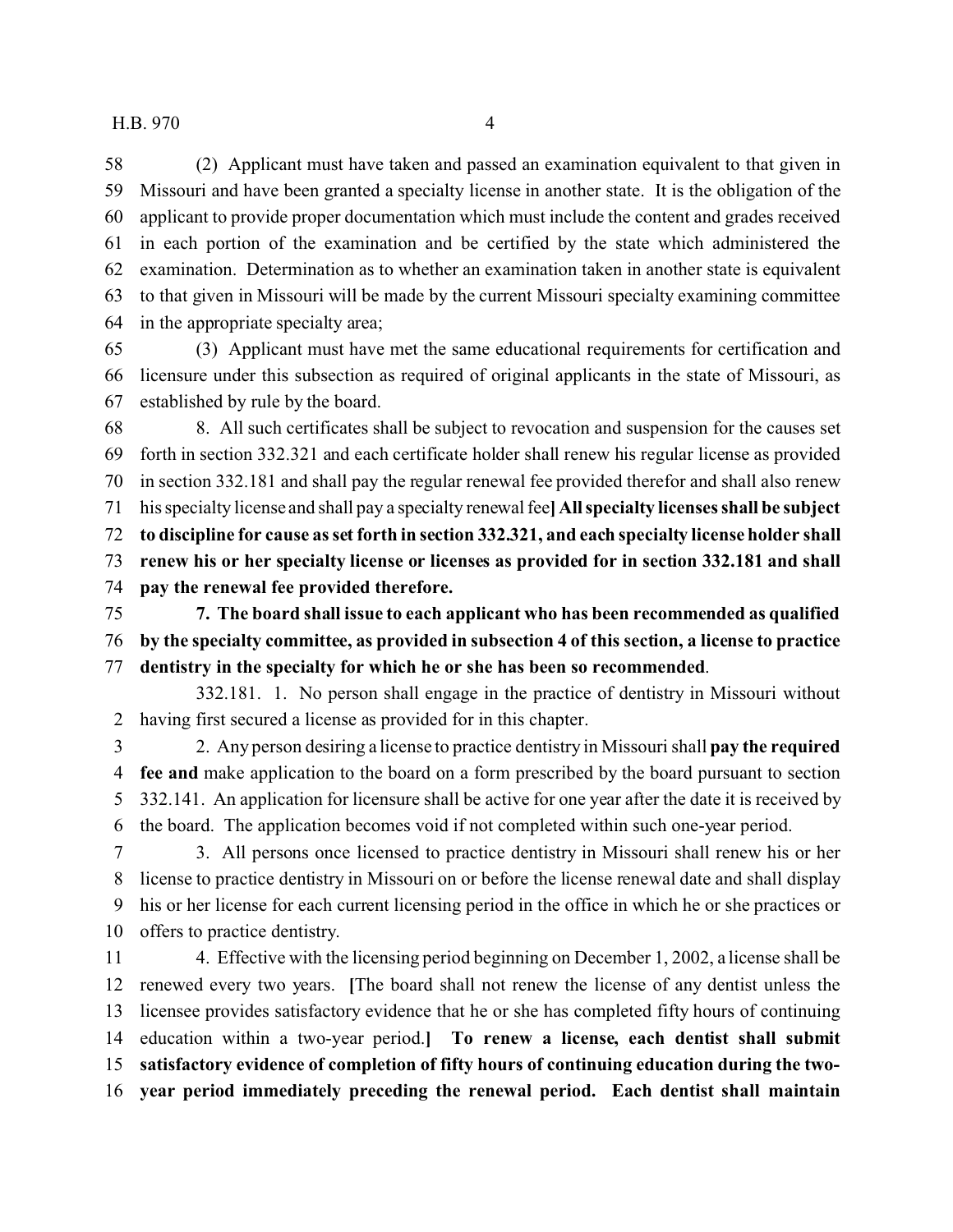**documentation of completion of the required continuing education hours as provided by**

 **rule. Failure to obtain the required continuing education hours, submit satisfactory evidence, or maintain documentation is a violation of section 332.321. As provided by rule,** the board may **waive and/or** extend the time requirements for completion of continuing education **[**up to six months**]** for reasons related to health, military service, foreign residency or for other good cause. All requests for **waivers and/or** extensions of time shall be made in writing and submitted to the board before the renewal date. **[**The board may waive the requirements for continuing education for retired or disabled dentists or for other good cause.**]** 5. Any licensed dentist who fails to renew his or her license on or before the renewal

 date may apply to the board for renewal of his or her license within four years subsequent to the date of the license expiration**[**, provided that any such applicant shall pay a reinstatement fee for 28 the license.

 6. The license of any dentist who fails to renew within four years of the time his or her license has expired shall be void. The dentist may reapply for a license, provided that, unless application is made pursuant to section 332.211, he or she shall pay the same fees and be examined in the same manner as an original applicant for licensure as a dentist. A currently licensed dentist in Missouri may apply to the board to be placed on an inactive list of dentists, and during the time his or her name remains on the inactive list, he or she shall not practice dentistry. If a dentist wishes to be removed from the inactive list, unless he or she applies pursuant to section 332.211, he or she shall apply for a current license and pay the license fees for the years between the date of the entry of his or her name on the inactive list and the date of issuance of his current license. If the dentist has been on the inactive list for more than four years, he or she shall be examined in the same manner as an original applicant for licensure as a dentist.

 7. A currently licensed dentist in Missouri who does not maintain a practice in this state or does not reside in this state may apply to the board to be placed on an out-of-state licensee list of dentists. Any dentist applying to be so licensed shall accompany his or her application with a fee not greater than the licensure fee for a licensee who maintains a practice in this state or who resides in this state. The required fee shall be established by the board, by rule, as with other licensing fees**]**. **To renew an expired license, the person shall submit an application for renewal, pay the renewal fee and renewal penalty fee as set by rule, and submit satisfactory evidence of completion of at least fifty hours of continuing education for each renewal period that his or her license was expired as provided by rule. The required hours must be obtained within four years prior to renewal. The license of any dentist who fails to renew within four years of the time his or her license has expired shall be void. The dentist may apply for a new license; provided that, unless application is made under section**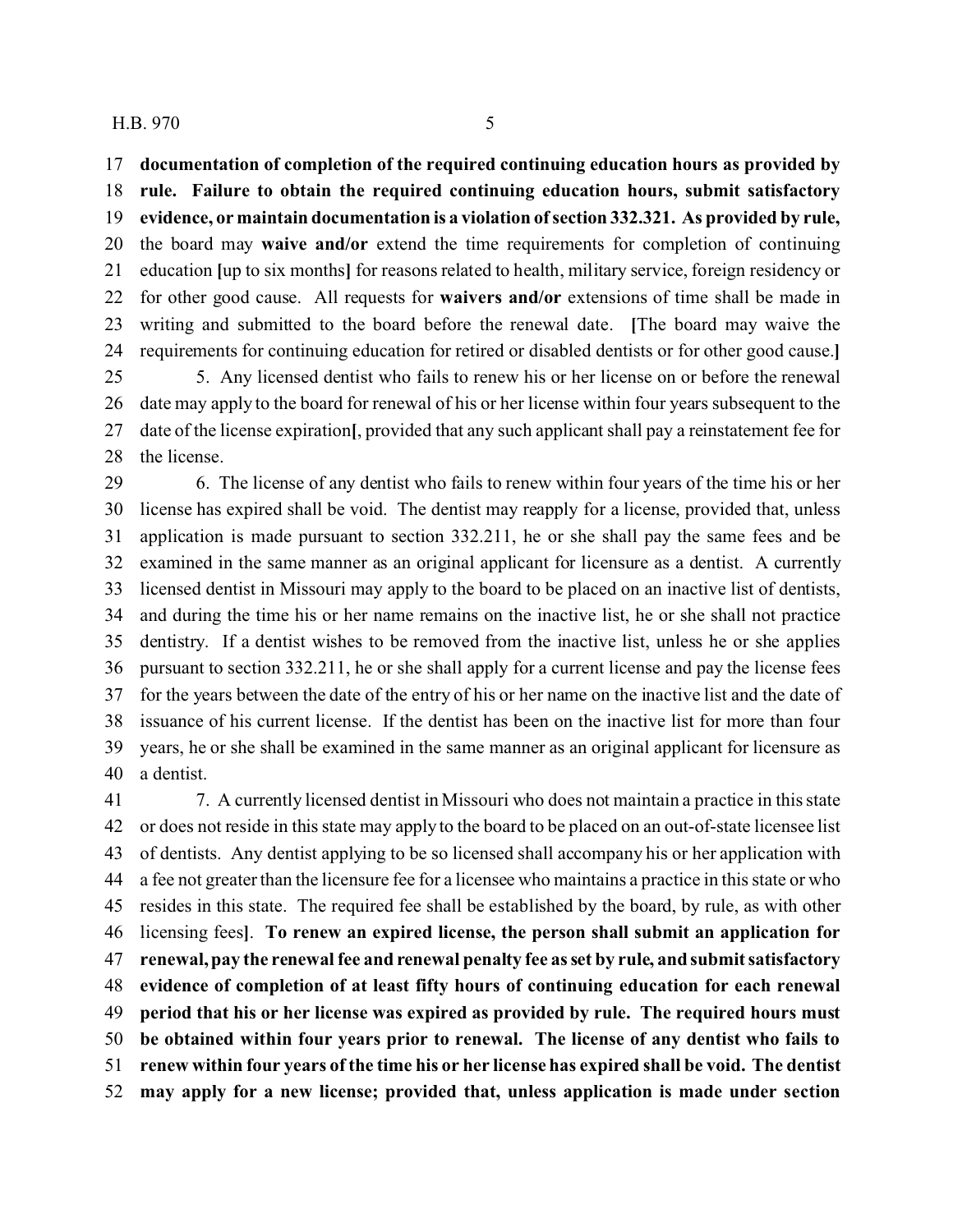**332.321, the dentist shall pay the same fees and be examined in the same manner as an original applicant for licensure as a dentist.**

332.261. 1. No person shall engage in the practice of dental hygiene without having first secured a license as provided for in this chapter.

 2. Any person desiring a license to practice dental hygiene in Missouri shall **pay the required fee and** make application to the board on a form prescribed by the board pursuant to section 332.241. An application for licensure shall be active for one year after the date it is received by the board. The application becomes void if not completed within such one-year period.

 3. All persons once licensed to practice as a dental hygienist in Missouri shall renew his or her license to practice on or before the renewal date and shall display his or her license for each current licensing period in the office in which he or she practices or offers to practice as a dental hygienist.

 4. Effective with the licensing period beginning on December 1, 2002, a license shall be renewed every two years. **[**The board shall not renew the license of any hygienist unless the licensee provides satisfactory evidence that he or she has completed thirty hours of continuing education within a two-year period.**] To renew a license, each dental hygienist shall submit satisfactory evidence of completion of thirty hours of continuing education during the two- year period immediately preceding the renewal period. Each dental hygienist shall maintain documentation of completion of the required continuing education hours as provided by rule. Failure to obtain the required continuing education hours, submit satisfactory evidence, or maintain documentation is a violation of section 332.321 and may subject the licensee to discipline. As provided by rule,** the board may **waive and/or** extend the time requirements for completion of the continuing education **[**up to six months**]** for reasons related to health, military service, foreign residency or for other good cause. All requests for **waivers and/or** extensions of time shall be made in writing and submitted to the board before the renewal date. **[**The board may waive the requirements for continuing education for retired or disabled hygienists or for other good cause.**]**

 5. Any licensed dental hygienist who fails to renew his or her license on or before the renewal date may apply to the board for renewal of his or her license within four years subsequent to the date of the license expiration**[**, provided that any such applicant shall pay a reinstatement fee for the license.

 6. The license of any dental hygienist who fails to renew within four years of the time that his or her license expired shall be void. The dental hygienist may apply for a new license, provided that, unless application is made pursuant to section 332.281, he or she shall pay the same fees and be examined in the same manner as an original applicant for licensure as a dental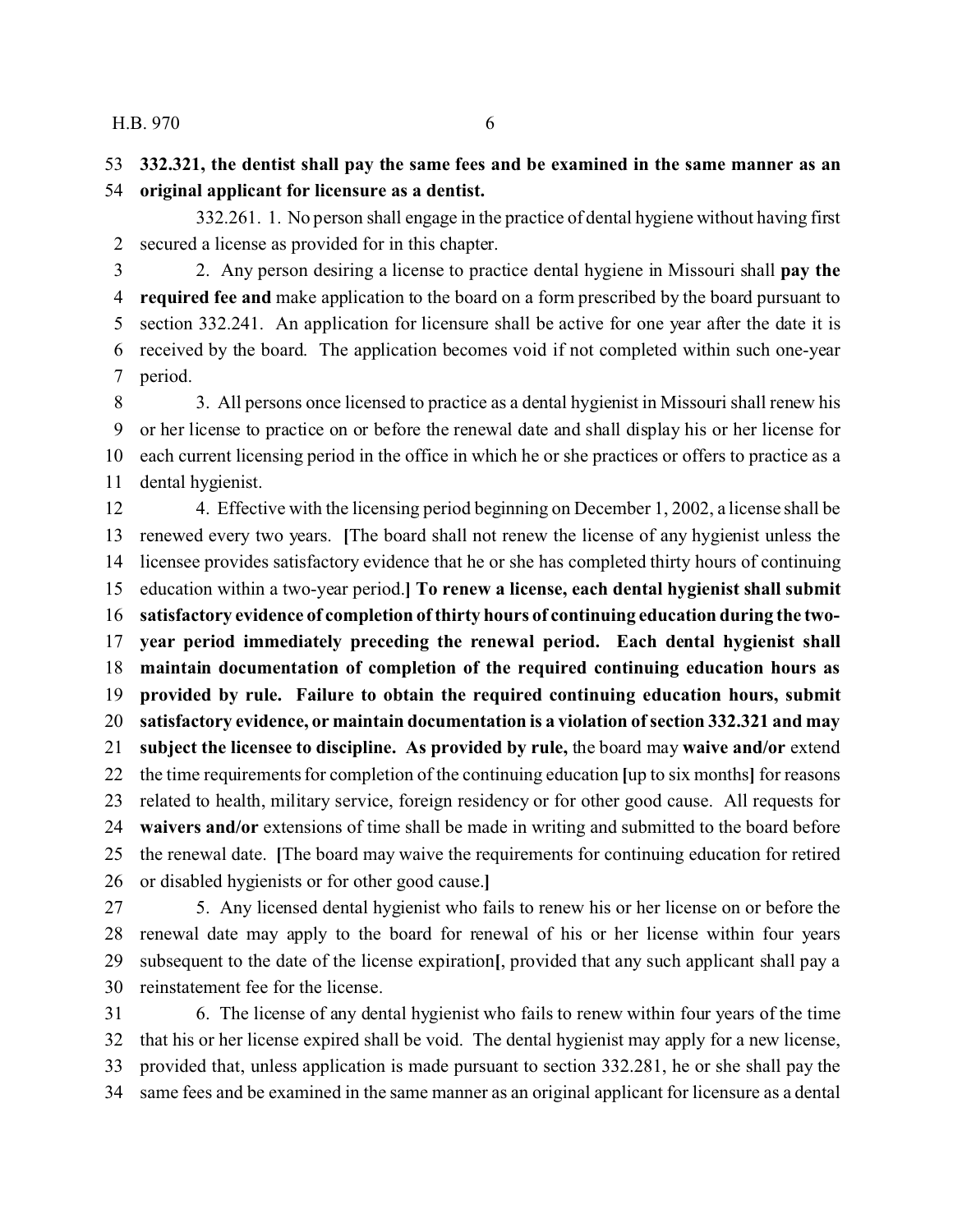hygienist. A currently licensed dental hygienist in Missouri may apply to the board to be placed on an inactive list of dental hygienists, and during the time his or her name remains on the inactive list, he or she shall not practice as a dental hygienist. If a dental hygienist wishes to be removed from the inactive list, unless he or she applies pursuant to section 332.281, he or she shall apply for a current license and pay the license fees for the years between the date of the entry of his or her name on the inactive list and the date of issuance of his or her current license. If the dental hygienist has been on the inactive list for more than four years, he or she shall be examined in the same manner as an original applicant for licensure as a dental hygienist.

 7. A currently licensed dental hygienist in Missouri who does not practice in this state or who does not reside in this state may apply to the board to be placed on an out-of-state registration list of dental hygienists. Any dental hygienist applying to be so licensed shall accompany his or her application with a fee not greater than the license fee for a licensee who practices in this state or resides in this state. The required fee shall be established by the board, by rule, as with other licensing fees**]**. **To renew an expired license, the person shall submit an application for renewal, pay the renewal fee and renewal penalty fee as set by rule, and submit satisfactory evidence of completion of at least thirty hours of continuing education for each renewal period that his or her license was expired as provided by rule. The required hours must be obtained within four years prior to renewal. The license of any dental hygienist who fails to renew within four years of the time his or her license has expired shall be void. The dental hygienist may reapply for a license; provided that, unless application is made under section 332.281, the dental hygienist shall pay the same fees and be examined in the same manner as an original applicant for licensure as a dental hygienist.**

332.321. 1. The board may refuse to issue or renew a permit or license required pursuant to this chapter for one or any combination of causes stated in subsection 2 of this section or the board may, as a condition to issuing or renewing any such permit or license, require a person to submit himself or herself for identification, intervention, treatment or rehabilitation by the well-being committee as provided in section 332.327. The board shall notify the applicant in writing of the reasons for the refusal and shall advise the applicant of his or her right to file a complaint with the administrative hearing commission as provided by chapter 621, RSMo.

 2. The board may cause a complaint to be filed with the administrative hearing commission as provided by chapter 621, RSMo, against any holder of any permit or license required by this chapter or any person who has failed to renew or has surrendered his or her permit or license for any one or any combination of the following causes:

 (1) Use of any controlled substance, as defined in chapter 195, RSMo, or alcoholic beverage to an extent that such use impairs a person's ability to perform the work of any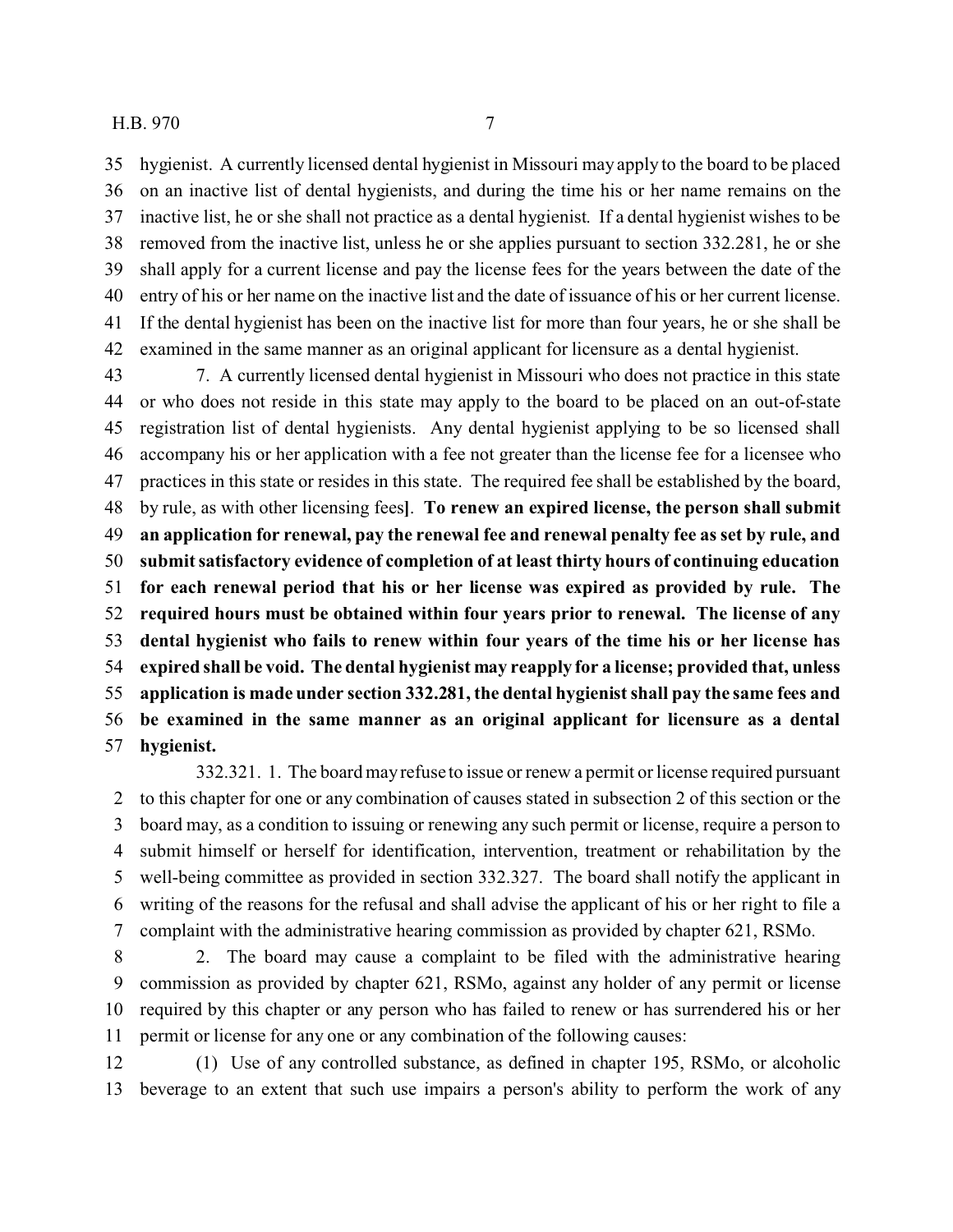profession licensed or regulated by this chapter;

 (2) The person has been finally adjudicated and found guilty, or entered a plea of guilty or nolo contendere, in a criminal prosecution pursuant to the laws of any state or of the United States, for any offense reasonably related to the qualifications, functions or duties of any profession licensed or regulated pursuant to this chapter, for any offense an essential element of which is fraud, dishonesty or an act of violence, or any offense involving moral turpitude, whether or not sentence is imposed;

 (3) Use of fraud, deception, misrepresentation or bribery in securing any permit or license issued pursuant to this chapter or in obtaining permission to take any examination given or required pursuant to this chapter;

 (4) Obtaining or attempting to obtain any fee, charge, tuition or other compensation by fraud, deception or misrepresentation; or increasing charges when a patient utilizes a third-party payment program; or for repeated irregularities in billing a third party for services rendered to a patient. For the purposes of this subdivision, irregularities in billing shall include:

 (a) Reporting charges for the purpose of obtaining a total payment in excess of that usually received by the dentist for the services rendered;

(b) Reporting incorrect treatment dates for the purpose of obtaining payment;

(c) Reporting charges for services not rendered;

 (d) Incorrectly reporting services rendered for the purpose of obtaining payment that is greater than that to which the person is entitled;

 (e) Abrogating the co-payment or deductible provisions of a third-party payment contract. Provided, however, that this paragraph shall not prohibit a discount, credit or reduction of charges provided under an agreement between the licensee and an insurance company, health service corporation or health maintenance organization licensed pursuantto the laws of this state; or governmental third-party payment program; or self-insurance program organized, managed or funded by a business entity for its own employees or labor organization for its members;

 (5) Incompetency, misconduct, gross negligence, fraud, misrepresentation or dishonesty in the performance of, or relating to one's ability to perform, the functions or duties of any profession licensed or regulated by this chapter;

 (6) Violation of, or assisting or enabling any person to violate, any provision of this chapter, or any lawful rule or regulation adopted pursuant to this chapter;

 (7) Impersonation of any person holding a permit or license or allowing any person to use his or her permit, license or diploma from any school;

 (8) Disciplinary action against the holder of a license or other right to practice any profession regulated by this chapter imposed by another state, province, territory, federal agency or country upon grounds for which discipline is authorized in this state;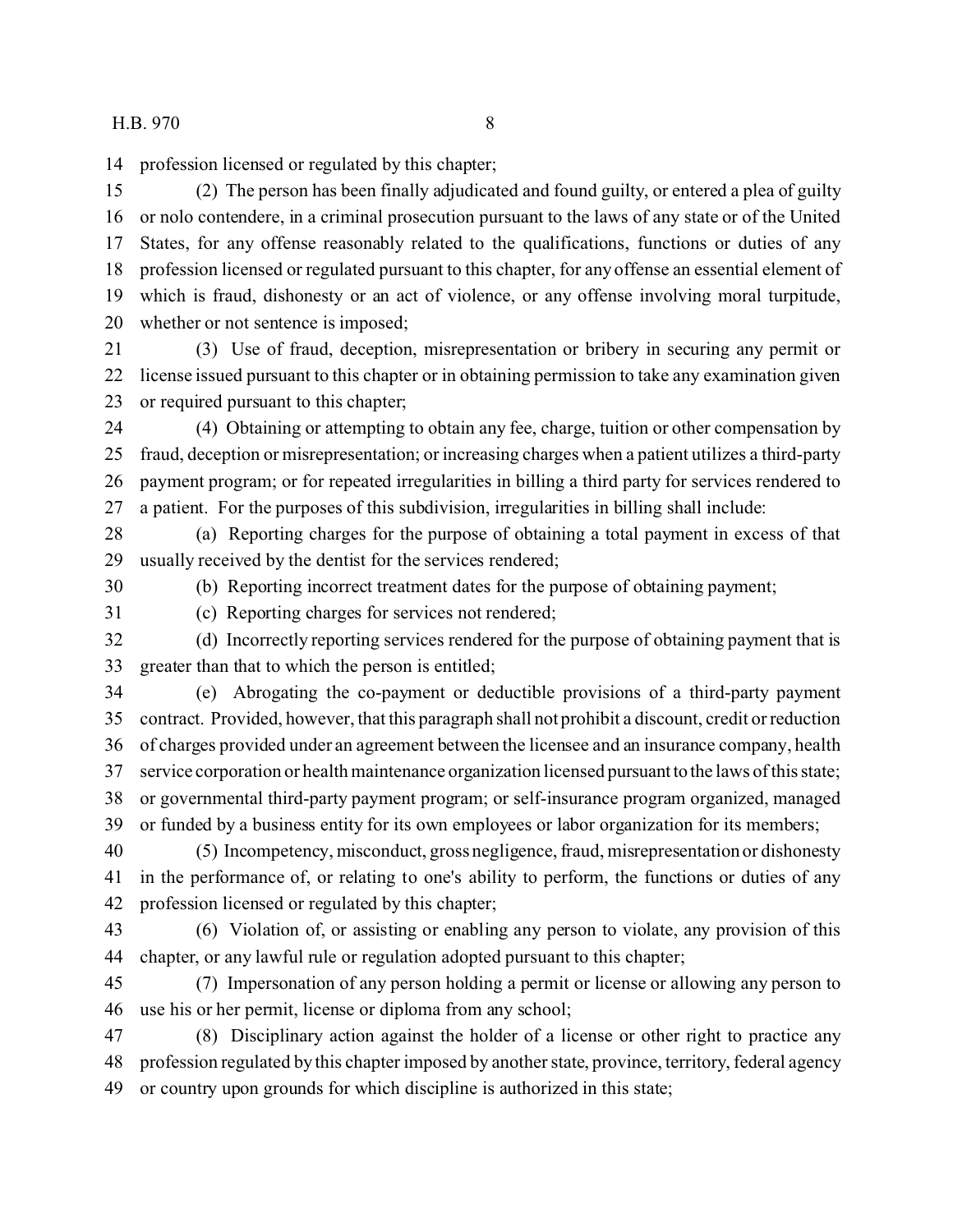(9) A person is finally adjudicated incapacitated or disabled by a court of competent 51 jurisdiction;

 (10) Assisting or enabling any person to practice or offer to practice, by lack of supervision or in any other manner, any profession licensed or regulated by this chapter who is not registered and currently eligible to practice pursuant to this chapter;

(11) Issuance of a permit or license based upon a material mistake of fact;

 (12) Failure to display a valid certificate, permit or license if so required by this chapter or by any rule promulgated hereunder;

(13) Violation of any professional trust or confidence;

 (14) Use of any advertisement or solicitation that is false, misleading or deceptive to the general public or persons to whom the advertisement or solicitation is primarily directed. False, misleading or deceptive advertisements or solicitations shall include, but not be limited to:

 (a) Promises of cure, relief from pain or other physical or mental condition, or improved physical or mental health;

 (b) Any misleading or deceptive statement offering or promising a free service. Nothing herein shall be construed to make it unlawful to offer a service for no charge if the offer is announced as part of a full disclosure of routine fees including consultation fees;

 (c) Any misleading or deceptive claims of patient cure, relief or improved condition; superiority in service, treatment or materials; new or improved service, treatment or material; or reduced costs or greater savings. Nothing herein shall be construed to make it unlawful to use any such claim if it is readily verifiable by existing documentation, data or other substantial evidence. Any claim that exceeds or exaggerates the scope of its supporting documentation, data or evidence is misleading or deceptive;

 (d) Any announced fee for a specified service where that fee does not include the charges for necessary related or incidental services, or where the actual fee charged for that specified service may exceed the announced fee, but it shall not be unlawful to announce only the maximum fee that can be charged for the specified service, including all related or incidental services, modified by the term "up to" if desired;

 (e) Any announcement in any form including the term "specialist" or the phrase "limited to the specialty of" unless each person named in conjunction with the term or phrase, or responsible for the announcement, holds a valid Missouri certificate and license evidencing that the person is a specialist in that area;

 (f) Any announcement containing any of the terms denoting recognized specialties, or other descriptive terms carrying the same meaning, unless the announcement clearly designates by list each dentist not licensed as a specialist in Missouri who is sponsoring or named in the announcement, or employed by the entity sponsoring the announcement, after the following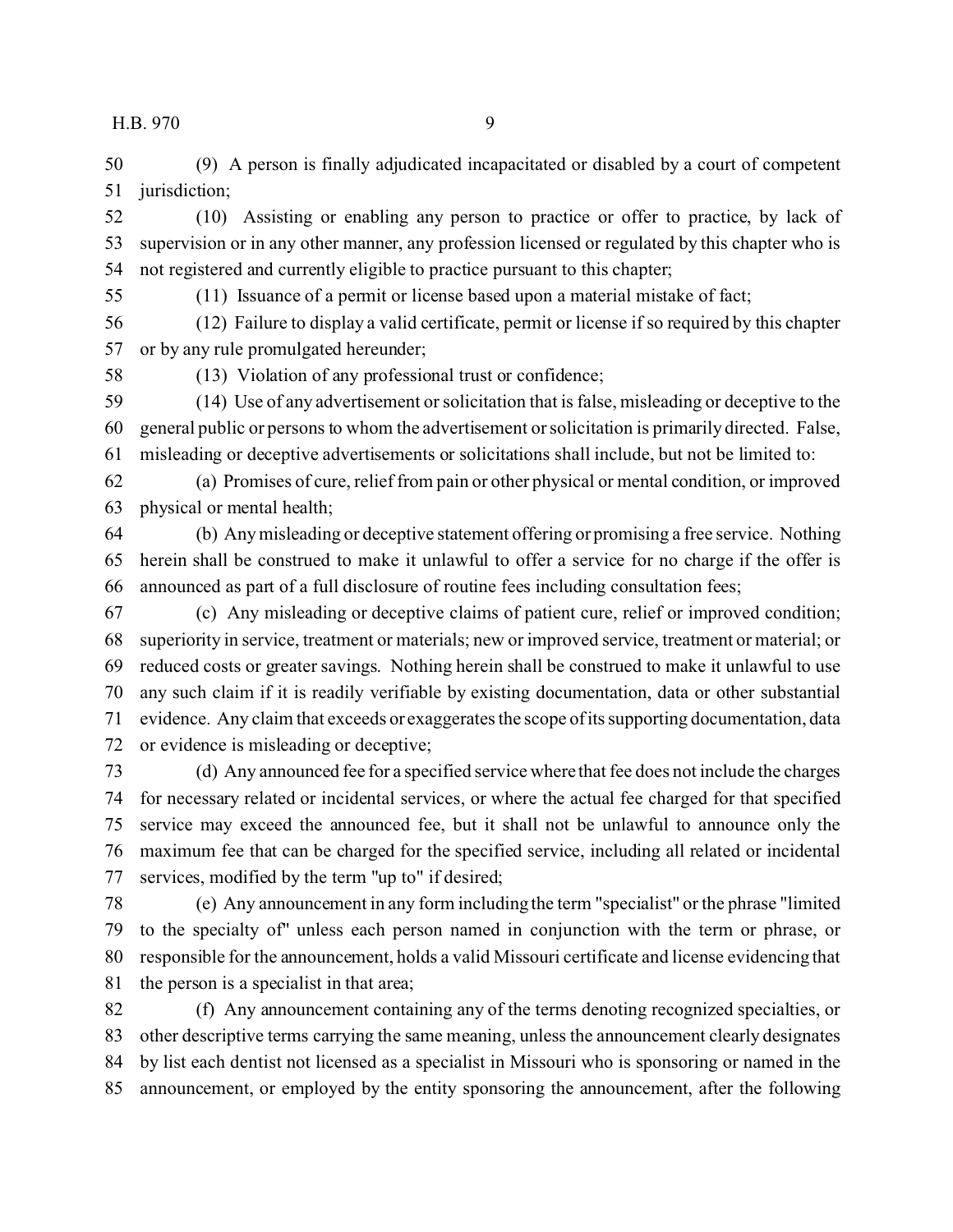clearly legible or audible statement: "Notice: the following dentist(s) in this practice is (are) not

licensed in Missouri as specialists in the advertised dental specialty(s) of ...........";

 (g) Any announcement containing any terms denoting or implying specialty areas that are not recognized by the American Dental Association;

 (15) Violation of the drug laws or rules and regulations of this state, any other state or the federal government;

 (16) Failure or refusal to properly guard against contagious, infectious or communicable diseases or the spread thereof;

 (17) Failing to maintain his or her office or offices, laboratory, equipment and instruments in a safe and sanitary condition;

 (18) Accepting, tendering or paying "rebates" to or "splitting fees" with any other person; provided, however, that nothing herein shall be so construed as to make it unlawful for a dentist practicing in a partnership or as a corporation organized pursuant to the provisions of chapter 356, RSMo, to distribute profits in accordance with his or her stated agreement;

 (19) Administering, or causing or permitting to be administered, nitrous oxide gas in any amount to himself or herself, or to another unless as an adjunctive measure to patient management;

 (20) Being unable to practice as a dentist, specialist or hygienist with reasonable skill and safety to patients by reasons of professional incompetency, or because of illness, drunkenness, excessive use of drugs, narcotics, chemicals, or as a result of any mental or physical condition. In enforcing this subdivision the board shall, after a hearing before the board, upon a finding of probable cause, require the dentist or specialist or hygienist to submit to a reexamination for the purpose of establishing his or her competency to practice as a dentist, specialist or hygienist, which reexamination shall be conducted in accordance with rules adopted for this purpose by the board, including rules to allow the examination of the dentist's, specialist's or hygienist's professional competence by at least three dentists or fellow specialists, or to submit to a mental or physical examination or combination thereof by at least three physicians. One examiner shall be selected by the dentist, specialist or hygienist compelled to take examination, one selected by the board, and one shall be selected by the two examiners so selected. Notice of the physical or mental examination shall be given by personal service or registered mail. Failure of the dentist, specialist or hygienist to submit to the examination when directed shall constitute an admission of the allegations against him or her, unless the failure was due to circumstances beyond his or her control. A dentist, specialist or hygienist whose right to practice has been affected pursuant to this subdivision shall, at reasonable intervals, be afforded an opportunity to demonstrate that he or she can resume competent practice with reasonable skill and safety to patients.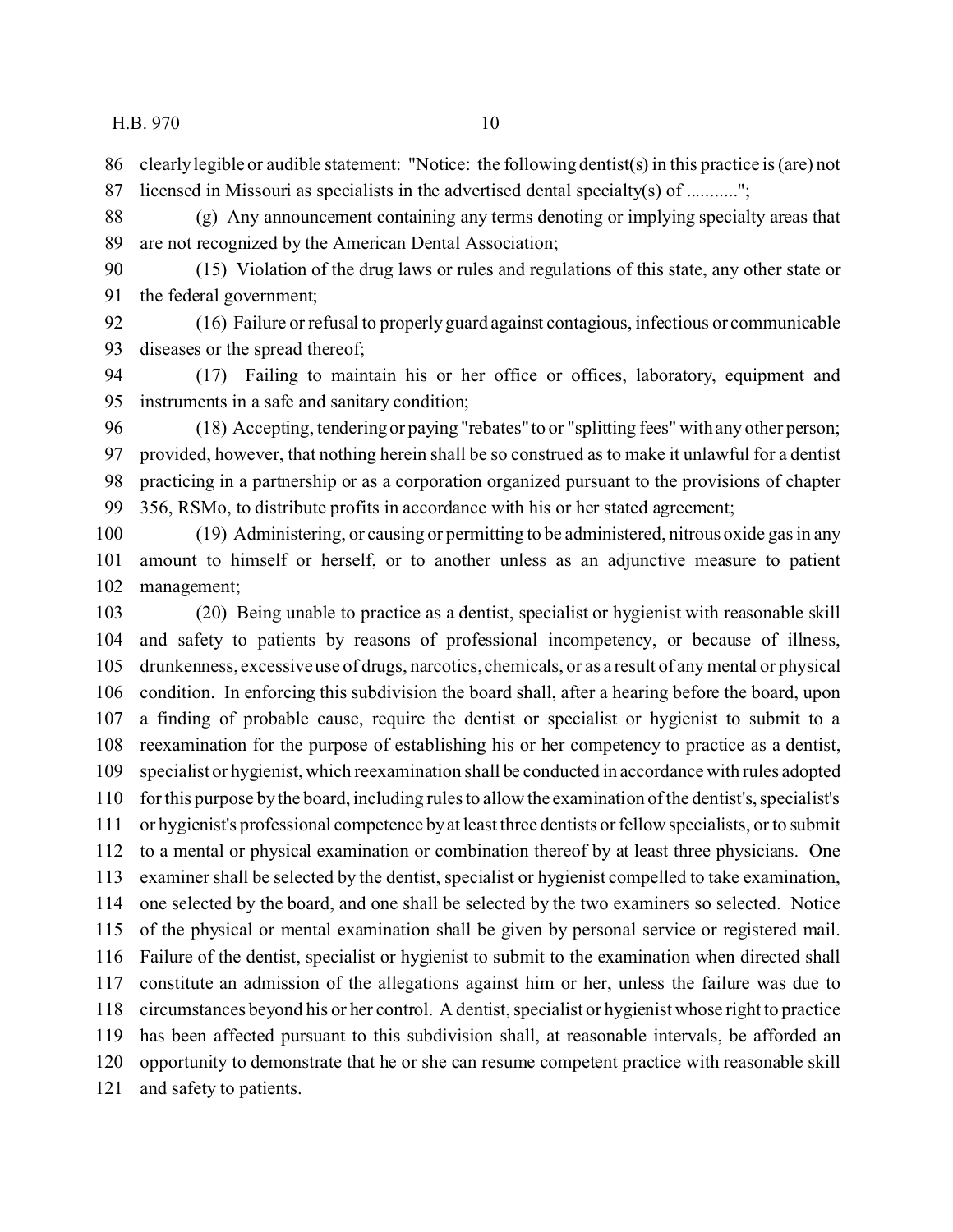(a) In any proceeding pursuant to this subdivision, neither the record of proceedings nor the orders entered by the board shall be used against a dentist, specialist or hygienist in any other proceeding. Proceedings pursuant to this subdivision shall be conducted by the board without the filing of a complaint with the administrative hearing commission;

 (b) When the board finds any person unqualified because of any of the grounds set forth in this subdivision, it may enter an order imposing one or more of the following: denying his or her application for a license; permanently withholding issuance of a license; administering a public or private reprimand; placing on probation, suspending or limiting or restricting his or her license to practice as a dentist, specialist or hygienist for a period of not more than five years; revoking his or her license to practice as a dentist, specialist or hygienist; requiring him or her to submit to the care, counseling or treatment of physicians designated by the dentist, specialist or hygienist compelled to be treated; or requiring such person to submit to identification, intervention, treatment or rehabilitation by the well-being committee as provided in section 332.327. For the purpose of this subdivision, "license" includes the certificate of registration, or license, or both, issued by the board.

 3. After the filing of such complaint, the proceedings shall be conducted in accordance with the provisions of chapter 621, RSMo. Upon a finding by the administrative hearing commission that the grounds, provided in subsection 2, for disciplinary action are met, the board may, singly or in combination:

 (1) Censure or place the person or firm named in the complaint on probation on such terms and conditions as the board deems appropriate for a period not to exceed five years; or

(2) Suspend the license, certificate or permit for a period not to exceed three years; or

 (3) Revoke the license, certificate, or permit. In any order of revocation, the board may provide that the person shall not apply for licensure for a period of not less than one year following the date of the order of revocation; or

 (4) Cause the person or firm named in the complaint to make restitution to any patient, or any insurer or third-party payer who shall have paid in whole or in part a claim or payment for which they should be reimbursed, where restitution would be an appropriate remedy, including the reasonable cost of follow-up care to correct or complete a procedure performed or one that was to be performed by the person or firm named in the complaint; or

 (5) Request the attorney general to bring an action in the circuit court of competent jurisdiction to recover a civil penalty on behalf of the state in an amount to be assessed by the court.

 4. **If the board concludes that a dentist or dental hygienist has committed an act or is engaging in a course of conduct that would be grounds for disciplinary action and constitutes a clear and present danger to the public health and safety, the board may file**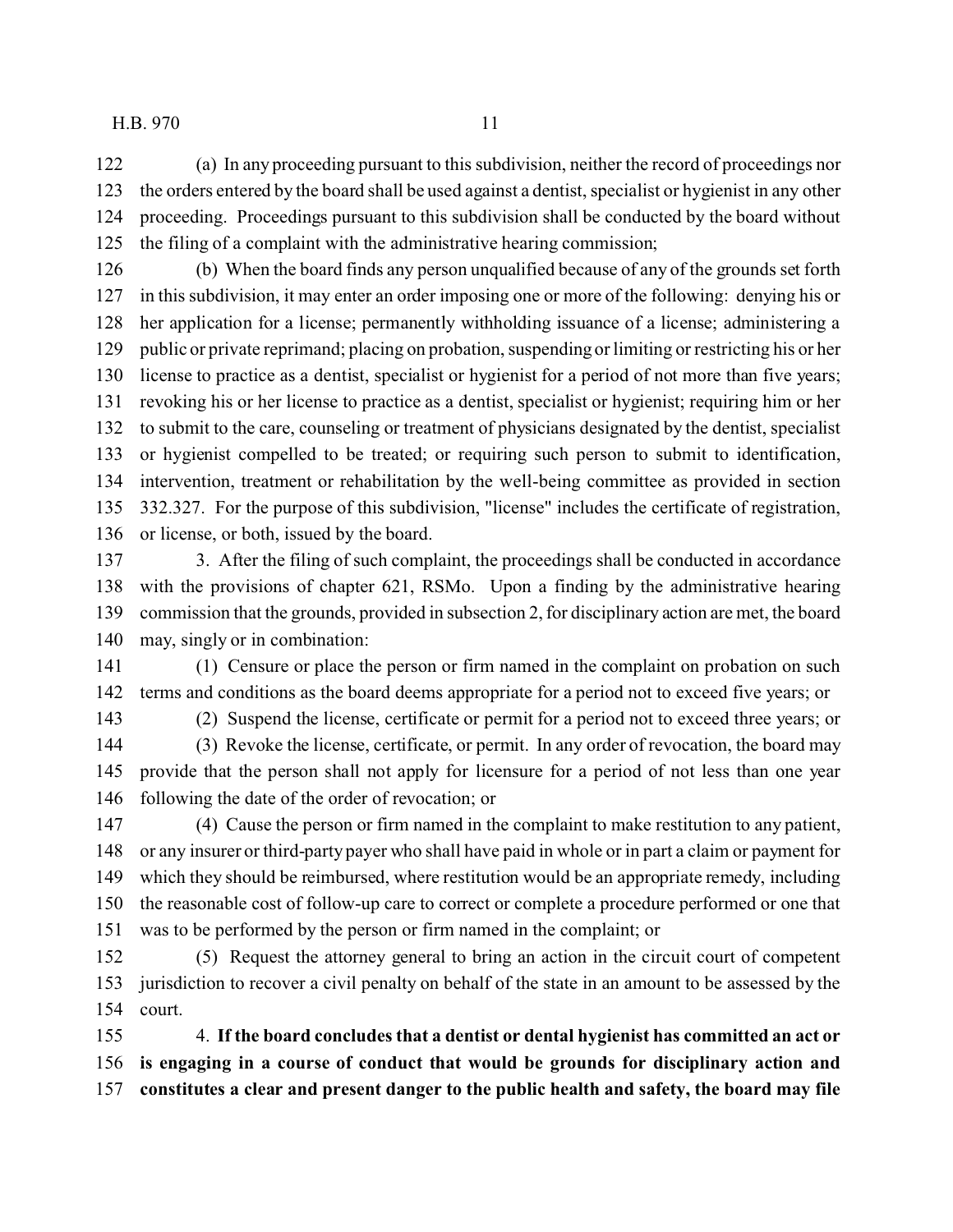**a complaintbefore the administrative hearing commission requesting an expedited hearing and specifying the conduct that gives rise to the danger and the nature of the proposed**

 **restriction or suspension of the dentist's or dental hygienist's license. Within fifteen days after service of the complaint on the dentist or dental hygienist, the administrative hearing commission shall conduct a preliminary hearing to determine whether the alleged conduct of the dentist or dental hygienist appears to constitute a clear and present danger to the public health and safety that justifies that the dentist's or dental hygienist's license be immediately restricted or suspended. The burden of proving that a dentist or dental hygienist is a clear and present danger to the public health and safety shall be upon the Missouri dental board. The administrative hearing commission shall issue its decision immediately after the hearing and shall either grant to the board the authority to suspend or restrict the license or dismiss the action.**

 **5. If the administrative hearing commission grants temporary authority to the board to restrict or suspend a dentist's or dental hygienist's license, the dentist or dental hygienist named in the complaint may request a full hearing before the administrative hearing commission. A request for a full hearing shall be made within thirty days after the administrative hearing commission issues a decision. The administrative hearing commission shall, if requested by a dentist or dental hygienist named in the complaint, set a date to hold a full hearing under chapter 621, RSMo, regarding the activities alleged in the initial complaint filed by the board. The administrative hearing commission shall set the date for full hearing within ninety days from the date its decision was issued. Either party may request continuances, which shall be granted by the administrative hearing commission upon a showing of good cause by either party or consent of both parties. If a request for a full hearing is not made within thirty days, the authority to impose discipline becomes final and the board shall set the matter for hearing in accordance with section 621.110, RSMo.**

 **6. If the administrative hearing commission dismisses without prejudice the complaint filed by the board under subsection 4 of this section or dismisses the action based on a finding that the board did not meet its burden of proof establishing a clear and present danger, such dismissal shall not bar the board from initiating a subsequent action on the same grounds in accordance with this chapter and chapters 536 and 621, RSMo.**

 **7.** Notwithstanding any other provisions of section 332.071 or of this section, a currently licensed dentist in Missouri may enter into an agreement with individuals and organizations to provide dental health care, provided such agreement does not permit or compel practices that violate any provision of this chapter.

**[**5.**] 8.** At all proceedings for the enforcement of these or any other provisions of this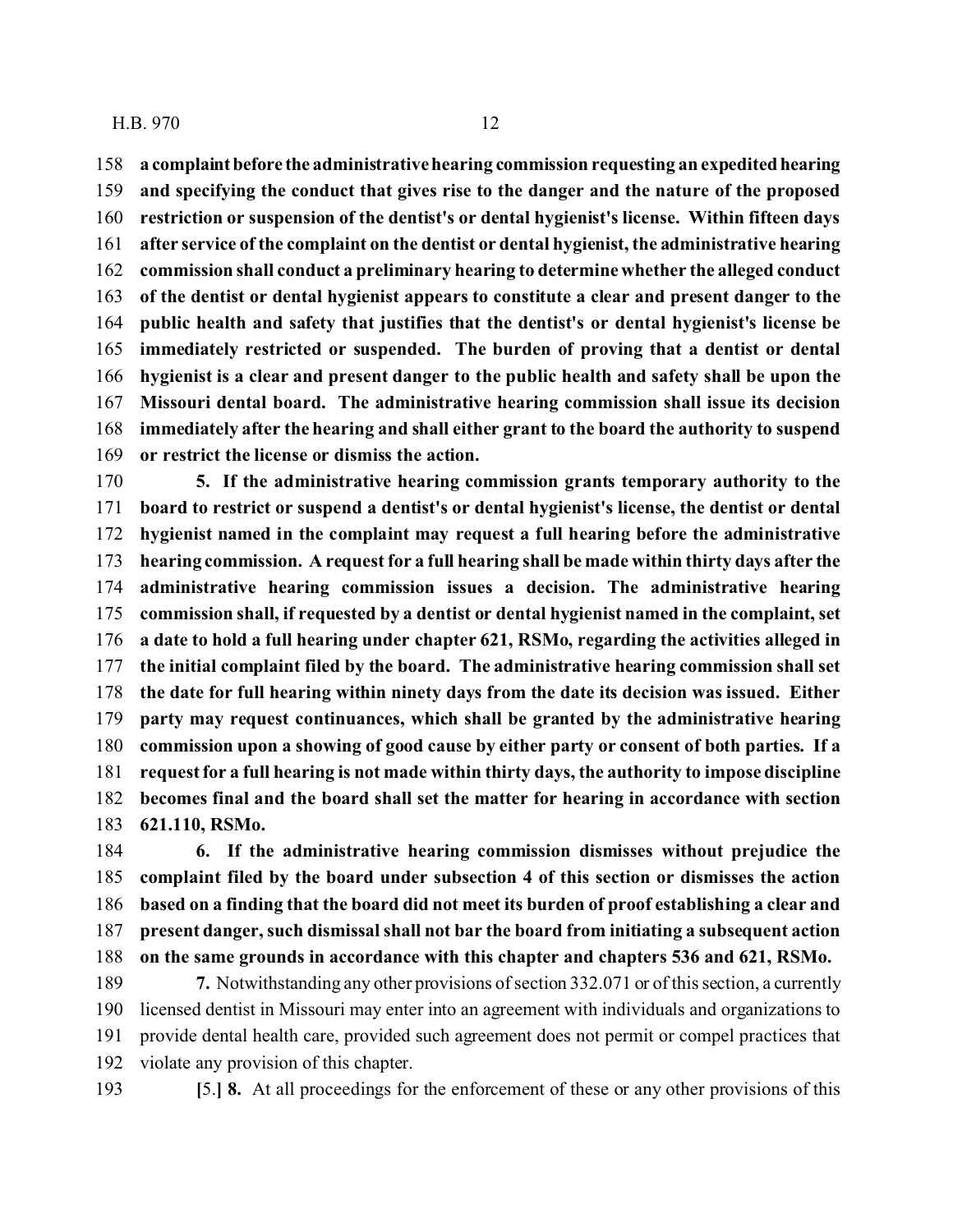chapter the board shall, as it deems necessary, select, in its discretion, either the attorney general or one of the attorney general's assistants designated by the attorney general or other legal counsel to appear and represent the board at each stage of such proceeding or trial until its conclusion.

 **[**6.**] 9.** If at any time when any discipline has been imposed pursuant to this section or pursuant to any provision of this chapter, the licensee removes himself or herself from the state of Missouri, ceases to be currently licensed pursuant to the provisions of this chapter, or fails to keep the Missouri dental board advised of his or her current place of business and residence, the time of his or her absence, or unlicensed status, or unknown whereabouts shall not be deemed or taken as any part of the time of discipline so imposed.

**[**332.341. 1. Any person or other entity who believes that a registered and licensed dentist or a registered and licensed dental hygienist has so acted or failed to act that his certificate of registration or license or both should, under the provisions of this chapter, be suspended or revoked, or who believes that any applicant for a certificate of registration or license to practice dentistry or to practice as a dental hygienist is not entitled thereto under the provisions of this chapter, may file a complaint with the secretary-treasurer of the board.

 2. If the complaint so filed does not contain statements of fact which if true would authorize, under the provisions of this chapter, suspension or revocation of the accused's certificate or license, or does not contain statements of fact which if true would authorize, under the provisions of this chapter, the refusal to issue a certificate or license to an applicant, the board shall either forthwith dismiss the charge or the charges or, within its discretion, cause an investigation to be made of the charges contained in the complaint; after which investigation the board shall either dismiss the charge or charges or proceed against the accused by written complaint as hereinafter provided.

 3. If the complaint so filed contains statements of fact which if true would authorize, under the provisions of this chapter, the revocation or suspension of an accused's certificate or license, or both, the board shall cause an investigation to be made of the charge or charges contained in the complaint and unless the investigation discloses the falsity of the facts upon which the charge or charges in the complaint are based, the board shall file with and in the administrative hearing commission a written complaint against the accused setting forth the cause or causes for which his certificate of registration or license or both should be suspended or revoked. Thereafter the board shall be governed by and shall proceed in accordance with the provisions of chapter 621, RSMo.

 4. If the charges contained in the complaint filed with the board (after the investigation as aforesaid), if true, would constitute a cause or causes for which, under the provisions of this chapter, an accused's license should not be issued or renewed or a cause or causes for which under the provisions of this chapter a certificate of registration should not be issued, the board shall cause an investigation